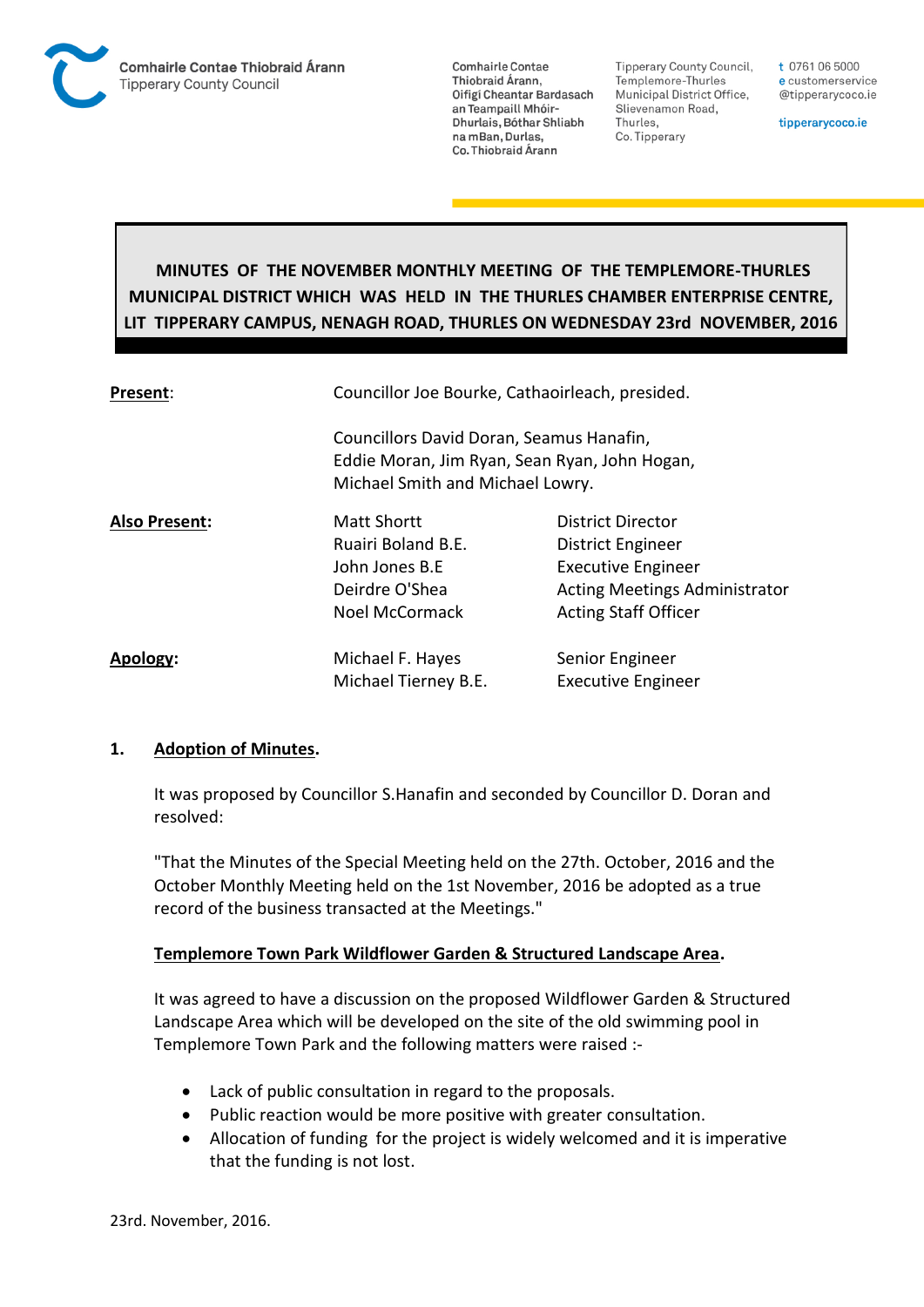

**Tipperary County Council,** Templemore-Thurles Municipal District Office, Slievenamon Road, Thurles, Co. Tipperary

t 0761 06 5000 e customerservice @tipperarycoco.ie

tipperarycoco.ie

- Recognition that the timeframe given by the Department for submission of applications and completion of projects under the Urban and Village Renewal Scheme 2016 was extremely restrictive.
- Acknowledgement that re-opening the swimming pool was not feasible.
- Representatives from the community were informed of proposals at a meeting in Templemore Town Hall on 17th. November, 2016.

The District Director outlined the background to the Scheme and he confirmed that :-

- There was a historical request to develop a garden on the site of the old swimming pool and this was the reason for putting forward the application.
- The meeting which took place in Templemore Town Hall with representatives from the community on 17th. November, 2016 proved very productive and a further meeting will be held with representatives from Templemore Tidy Towns to agree on the final design for the garden.
- Every local authority is required to prepare a 3 Year Plan for the period 2017 2019 and there will be more generous timeframes given to allow for adequate public consultation from next year.

## **2. Planning Service**

The Cathaoirleach and Members welcomed Karl Cashen, Director of Services and Brian Beck , Senior Planner to the Meeting.

Karl Cashen circulated a report which dealt with the following :-

- Proposed Variation No. 3 of the North & South Tipperary County Development Plans: Renewable Energy Strategy.
- Proposed Variation No. 4 of the South Tipperary County Development Plan: Fethard Settlement Plan.
- Built Heritage Scheme.
- Structures at Risk.
- Town Walls Scheme.
- Energy in Agriculture Conference.
- Number of planning applications received in 2016 which shows an increase of 20% when compared with the corresponding period last year.
- Enforcement Proceedings in 2016.

Karl Cashen and Brian Beck responded to queries raised by the Members as follows :-

 Cashel, Fethard, Clonmel and Carrick-on-Suir are the only towns in the County eligible to be considered under the Town Walls Scheme.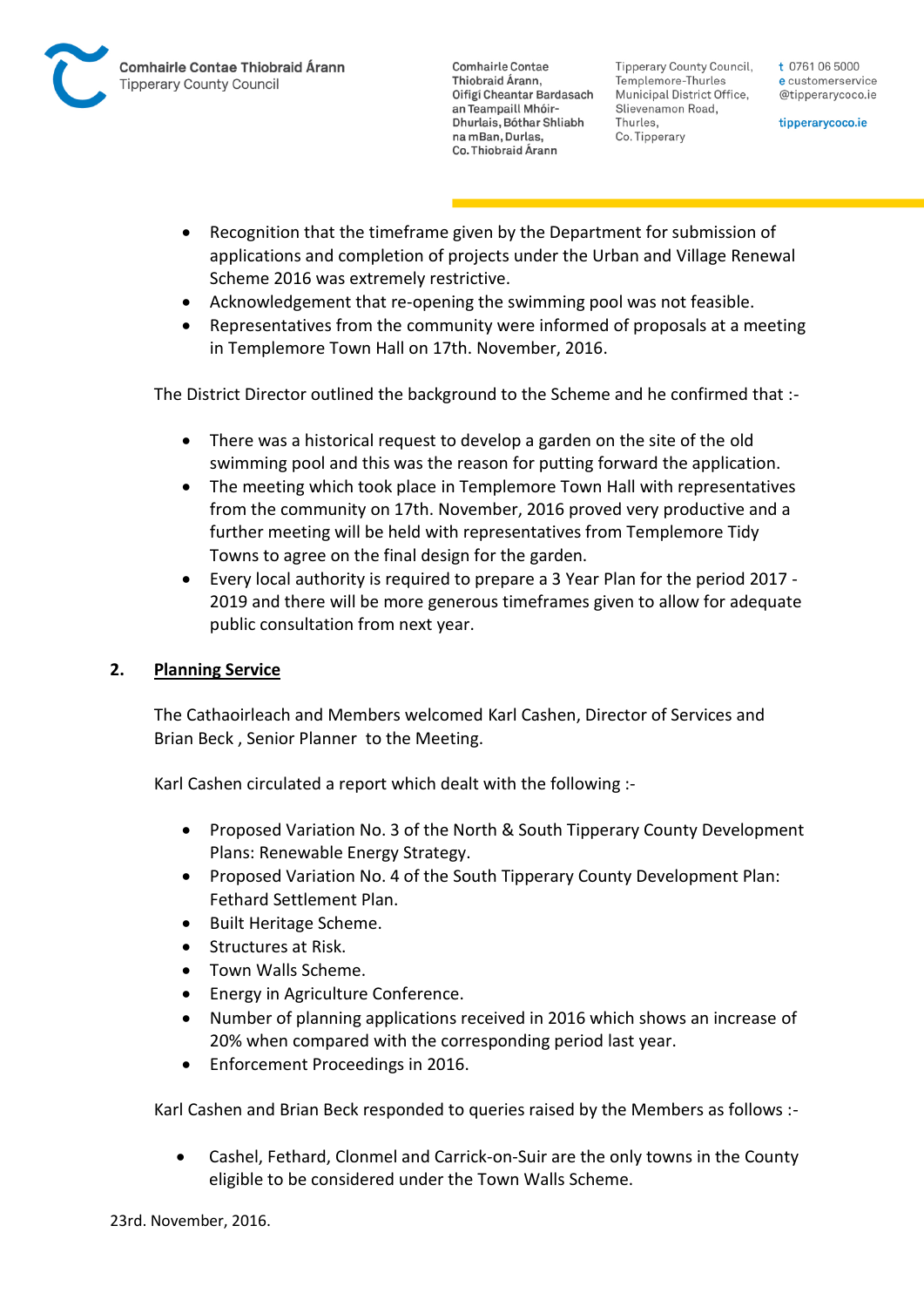

Tipperary County Council. Templemore-Thurles Municipal District Office, Slievenamon Road, Thurles, Co. Tipperary

t 0761 06 5000 e customerservice @tipperarycoco.ie

tipperarycoco.ie

- The list of projects approved under the Built Heritage Scheme will be circulated to the Members by email.
- Planning does not have any remit in regard to the provision of CCTV in the County.
- Planning Staff provide as much assistance as possible to the public throughout the planning process and the County Development Plans contain strategies that are very much pro business.
- The Council has agreed to pay for the operation of the public lighting in Marlstone Manor, The Orchard and Croke Gardens, Thurles, which were previously covered by the former Thurles Town Council, however, the estates have yet to be taken in charge.

# **3. To note the extension of the lifetime of the Templemore and Environs Development Plan 2012-2018, in accordance with Section 11(A) of the Planning & Development Act, 2000 (as amended).**

Karl Cashen, Director of Services advised that the extension of the lifetime of the Templemore and Environs Development Plan 2012 - 2018 was included as an item on the Agenda for noting by the Members in accordance with Section 11(A) of the Planning & Development Act, 2000 (as amended).

He noted the concerns expressed by some of the Members at the extension of the timeframe of the Plan and he confirmed that it is a legal requirement that the National Planning Framework, Regional Plans and Spatial Strategies be completed prior to the development of a new plan for Templemore and Environs.

The Cathaoirleach and Members thanked Karl Cashen and Brian Beck for the update and they left the Meeting.

# **4. Proposal to declare the roads serving the Housing Estate known as The Haven, Roscrea to be public roads.**

The Acting Meetings Administrator advised that the Director of Roads, Transportation, Health and Safety has recommended that the roads serving the housing estate at The Haven, Roscrea be declared public roads and that the open spaces, car parks, sewers, water mains and service connections within the development be taken in charge.

It was proposed by Councillor M.Smith, seconded by Councillor J.Hogan and resolved:

"That pursuant to the provisions of Section 180 of the Planning & Development Act, 2000 (as amended) and Section 11 of the Roads Act, 1993, this Municipal District hereby agrees to declare the roads serving the Housing Estate known as The Haven,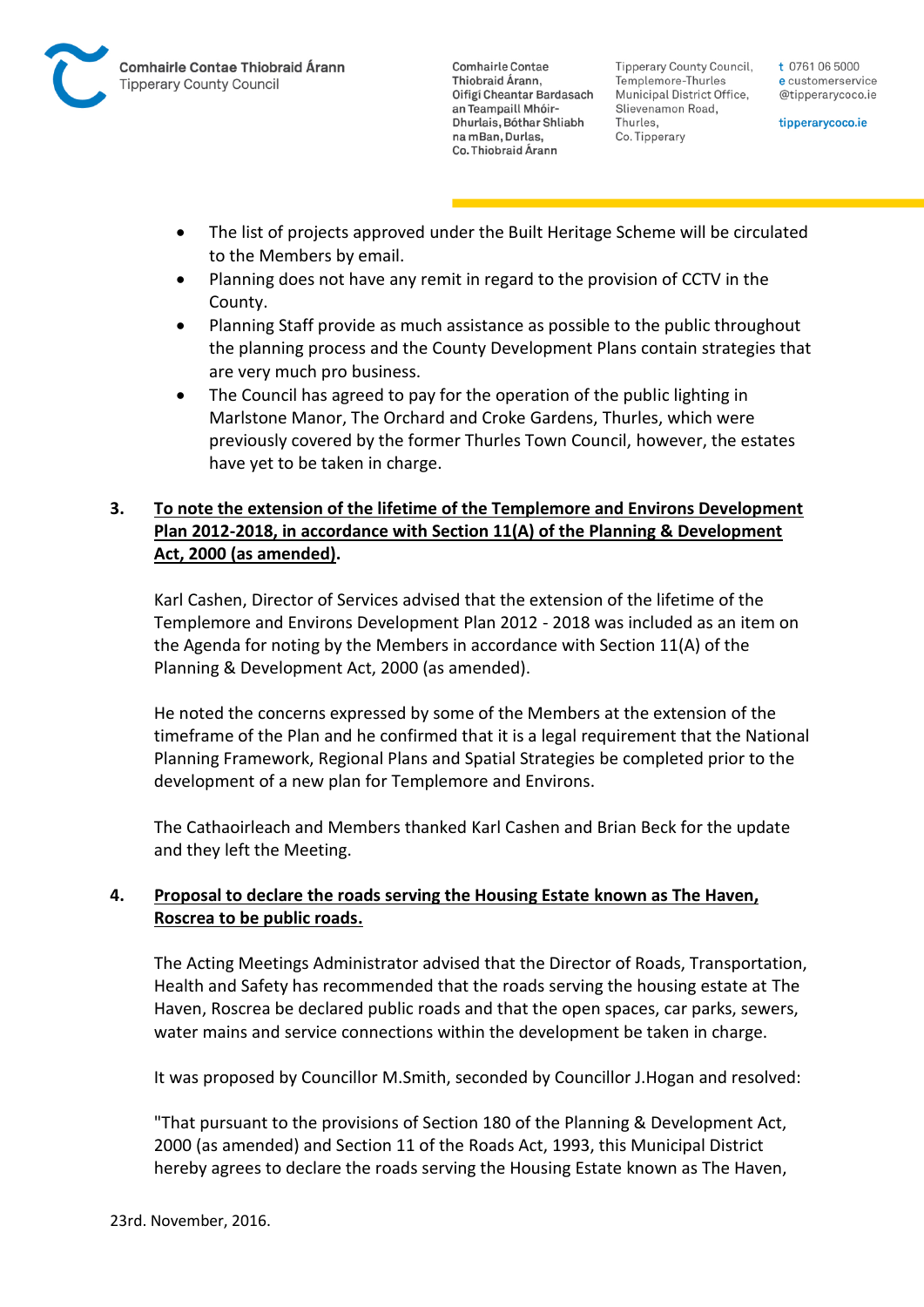Tipperary County Council. Templemore-Thurles Municipal District Office, Slievenamon Road, Thurles, Co. Tipperary

t 0761 06 5000 e customerservice @tipperarycoco.ie

tipperarycoco.ie

Roscrea to be public and to take in charge the open spaces, car parks, sewers, water mains and service connections within the development, as per the maps which were on public display during the prescribed period and as outlined in the Director of Services Report to Members for the November 2016 Municipal District Meeting."

# **5. Fix date and venue for the December Monthly Meeting.**

The Acting Meetings Administrator advised that a request has been received to reschedule the December Monthly Meeting to Tuesday, 20th. December, 2016 at 2:00 pm.

It was proposed by Councillor J. Bourke, seconded by Councillor D. Doran and resolved:-

"That the December Monthly Meeting of the Templemore-Thurles Municipal District be held on Tuesday, 20th. December, 2016, commencing at 2:00pm in Clonmore Community Hall followed by lunch in Fitzpatrick's Pub, Clonmore."

# **6. Update on the 2016 Work Programmes and the 2016 Budgets.**

Copy of the expenditure to date on the Schedule of Municipal District Works was circulated at the Meeting.

The District Engineer gave the following update on the 2016 Work Programmes:

- 30 Kilometres of surface dressing and six projects under the Community Involvement Scheme have been completed.
- Works under the General Municipal Allocation are substantially complete.
- Improvement works at the Littleton Community Centre should be finished next week.
- Footpaths at Roscrea,Templetuohy and Gortnahoe are completed.
- There are a number of minor drainage works to be finished.

The Members raised the following queries:-

- Complete roadworks in Templetuohy.
- Update on progress in regard to an application for funding for works to improve safety at the junctions at Turtulla Cross and Killinan.
- Submit a request to the TRANSPORT INFRASTRUCTURE IRELAND for the provision of route lighting from the entrance to Rosemount housing estate to Turtulla junction, Thurles.
- Improvements to footpaths at Lake View Drive, Templemore.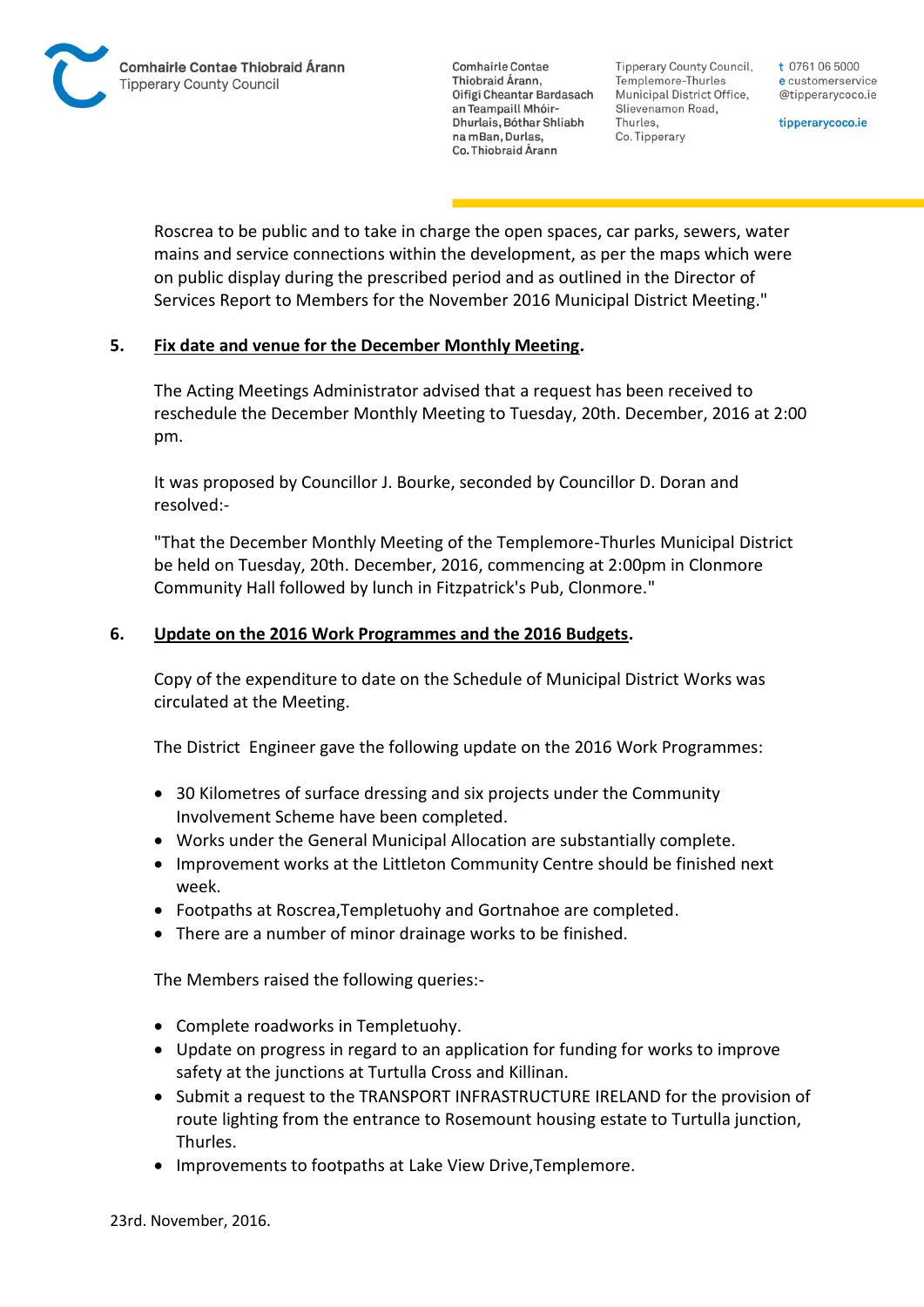

Tipperary County Council. Templemore-Thurles Municipal District Office, Slievenamon Road, Thurles, Co. Tipperary

t 0761 06 5000 e customerservice @tipperarycoco.ie

tipperarycoco.ie

- Reinstatement of road markings at Ballybeg near the Briquette factory and the box junction at Ballymoreen graveyard.
- Provision of signage at Galboola Cross due to poor sightlines.
- Tree at Church View, Littleton is in a dangerous condition and needs attention.
- Cleaning of gullies and inlets in the District.
- Investigate illegal dumping at Derheen, Thurles.
- Poor condition of the road leading to the Ball Alley at the Horse & Jockey.
- Speeding of traffic outside Kennedy's Funeral Home, Borrisoleigh.
- Cleaning of river in Borrisoleigh.
- Poor lighting serving the pedestrian crossings near Templemore Town Hall, Friar Street, Thurles and Parnell Street, Thurles.
- Provision of traffic calming measures near the Church of Ireland on the Roscrea Road, Templemore which is particularly dangerous at morning and school times.
- Consider the installation of a roundabout at Killinan Junction, Thurles.
- Provision of a footpath at Ryan's Public House, Holycross.
- The sightlines on the Johnstown Road out of Templetuohy need to be improved.
- The tree at Bowe's Pub, Friar Street, Thurles needs to be pruned as it is interfering with private property.
- Consider the provision of speed notification cameras at locations where they will be effective.
- Undertake remedial works to Slievenamon Road, Thurles in the short-term to prevent the road surface deteriorating any further.
- Inclusion of the regional road from Templetuohy to Johnstown in the Winter Maintenance Programme as it is very dangerous in icy conditions.
- Update on the proposals to set back the wall at Semple Stadium, Thurles.
- Complete Village Enhancement Works at Ballycahill Village.
- Examine the skid resistance on the recently resurfaced patch of road at Sue Ryder, Holycross.
- Works are required on the corner at Martin Mullally's residence near the Garda College,Templemore.
- Provision of pedestrian crossing at LIT Tipperary on the Nenagh Road, Thurles.
- Request for free parking in the towns in the District for Christmas.

Responses to the issues raised were as follows:-

- A section of the river in Borrisoleigh has been cleaned.
- The stretch of road near the Church of Ireland, Roscrea Road, Templemore is not suitable for a pedestrian crossing and alternative traffic calming measures will be investigated and followed up with the inspector from the Transport Infrastructure Ireland.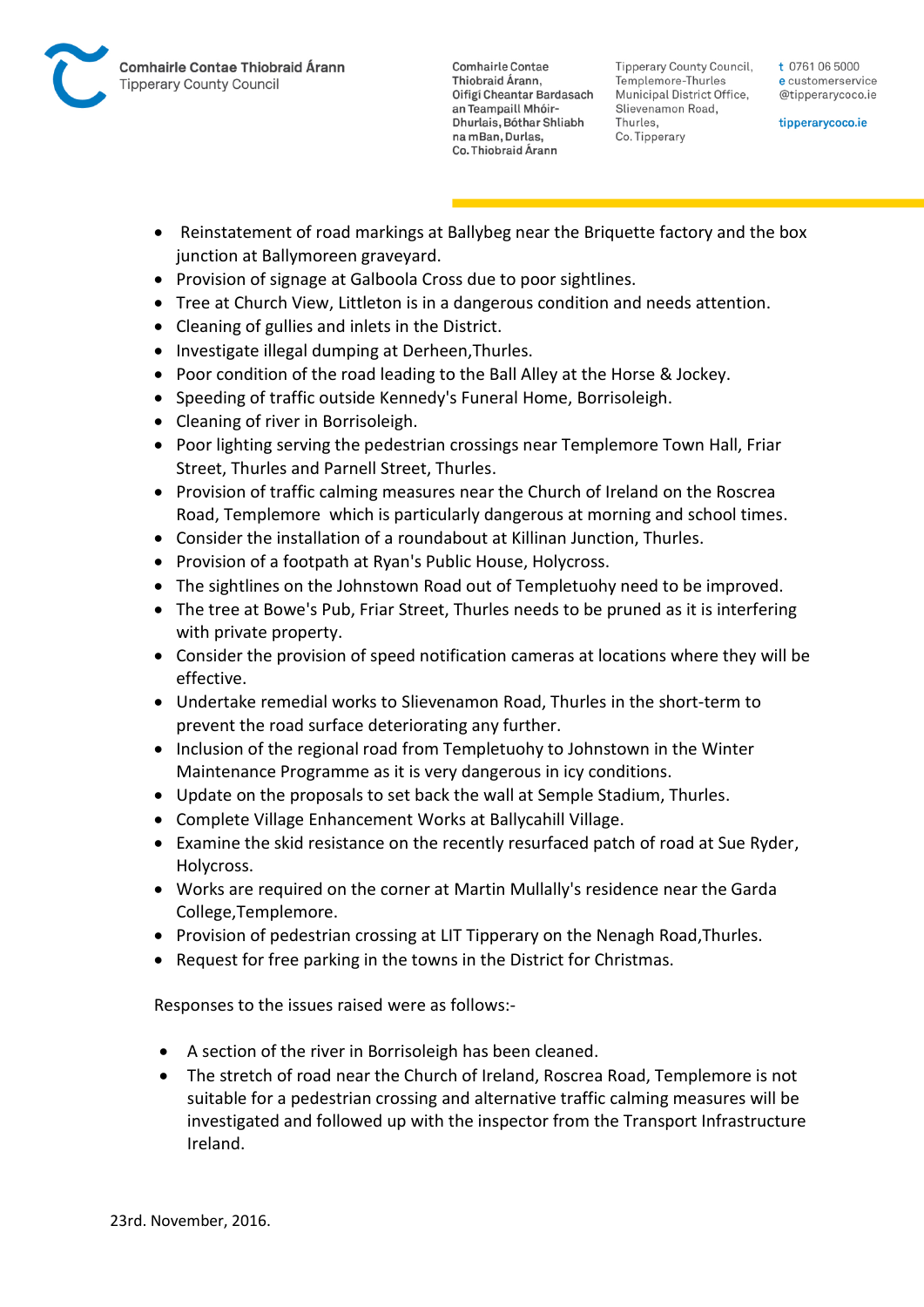

Tipperary County Council. Templemore-Thurles Municipal District Office, Slievenamon Road, Thurles, Co. Tipperary

t 0761 06 5000 e customerservice @tipperarycoco.ie

tipperarycoco.ie

- Kennedys Funeral Home, Borrisoleigh is located inside the 50km speed limit and speed surveys will be undertaken to assess the speed of traffic.
- Safety issues in regard to Turtulla Cross, Thurles are being actively dealt with by the Road Design Office in Limerick and are high on their priority list.
- The junction at Killinan, Thurles presents a number of design difficulties and a redesign will not be straightforward.
- Airtricity has been requested to examine the lighting at the pedestrian crossings at Friar Street and Parnell Street, Thurles .
- Routes included under the Winter Maintenance Programme are prioritised on the basis of traffic counts. Tipperary County Council treats more roads than most local authorities in the Country and the Council is working to capacity within the available resources.
- An application will be prepared under the Low Cost Safety Scheme to remove and set back the wall at Semple Stadium, Thurles which will improve sightlines and safety for pedestrians.
- Works in Ballycahill under the Village Enhancement Scheme should be completed in the coming week.
- The issue at Mullally's residence in Templemore will be investigated.
- There will be free parking on the 10th, 17th & 24th December, 2016 in public car parks in Thurles and Roscrea and all of Templemore town.
- The provision of a pedestrian crossing near LIT Tipperary, Thurles would require additional traffic calming measures in order to channel the traffic and an island is already in place to facilitate students.
- Resurfacing of the road at Clongour, Thurles will commence in the New Year.
- Provision of free parking on 2nd, 3rd & 4th December 2016 in the public car parks in Roscrea town to facilitate the "Taste of Roscrea" will be favourably considered.
- The request for the provision of a footpath outside Ryan's pub, Holycross, could be considered by the Members under the 2017 General Municipal Allocation or the Town/Village Renewal Initiative.

# **7. Update on Projects.**

| Liberty<br>Refurbishment                                                          | Square<br>and | Part 8 documents will be put on public<br>display in the Library at The Source Arts                                       |
|-----------------------------------------------------------------------------------|---------------|---------------------------------------------------------------------------------------------------------------------------|
| development<br>carpark.                                                           | οf<br>a a     | Centre and the Templemore-Thurles<br>Municipal District Offices from<br>1st<br>December, 2016 to 19th January, 2017.      |
| Extension<br>to.<br>Refurbishment of the<br>Offices at Castle Avenue,<br>Thurles. | and           | The project is progressing very well and it is<br>expected that the Council will<br>take<br>possession in December, 2016. |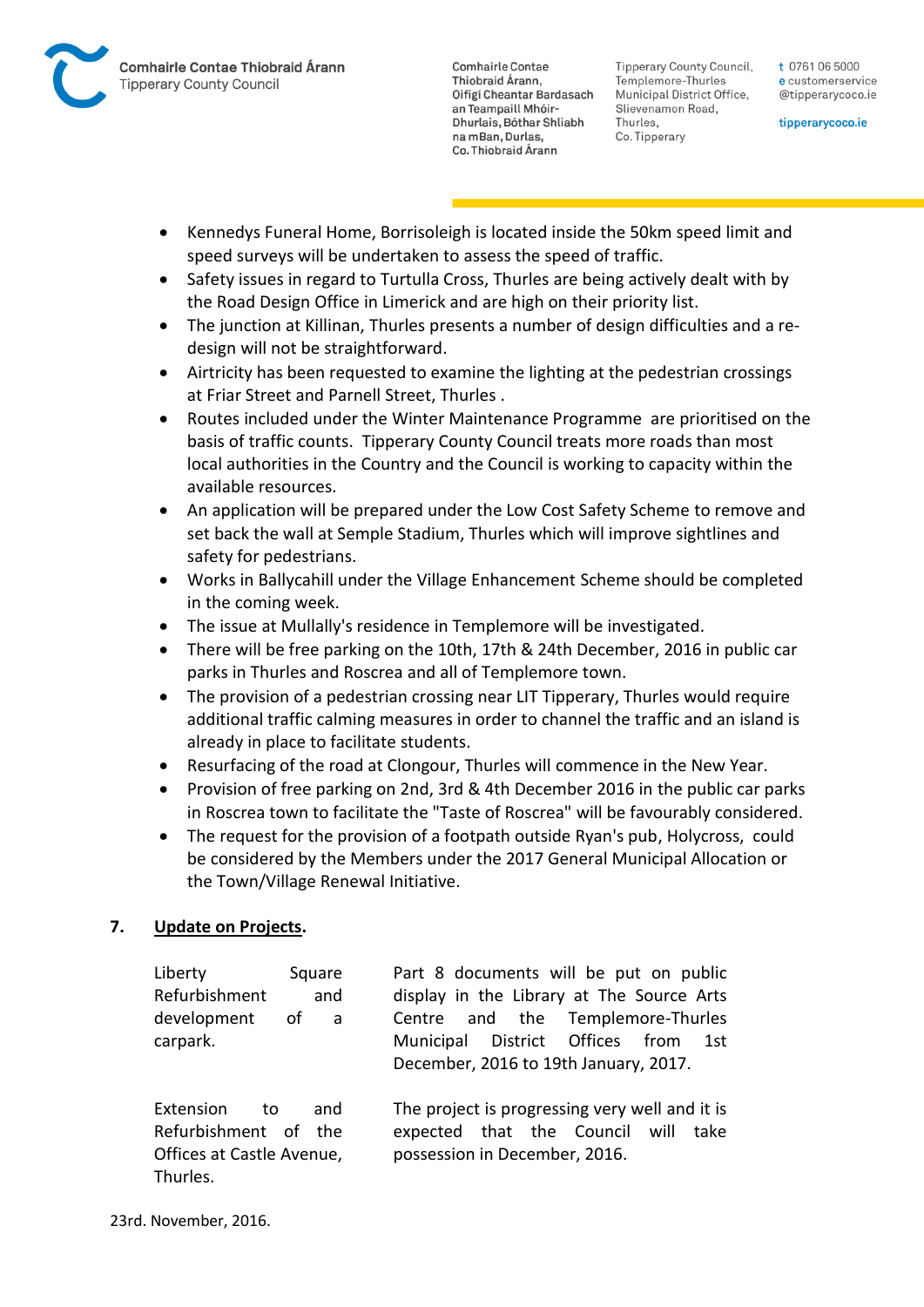

**Tipperary County Council,** Templemore-Thurles Municipal District Office, Slievenamon Road, Thurles, Co. Tipperary

t 0761 06 5000 e customerservice @tipperarycoco.ie

tipperarycoco.ie

| Repairs / Improvements<br>to Templemore Town<br>Hall                                                          | The Council is awaiting the submission of<br>the Conservation Architects Report and will<br>consider engaging another company if it is<br>not forthcoming soon.                                                                                  |
|---------------------------------------------------------------------------------------------------------------|--------------------------------------------------------------------------------------------------------------------------------------------------------------------------------------------------------------------------------------------------|
| Templemore Town Park<br>Extension.                                                                            | Discussions have taken place with some<br>local stakeholders in regard to the draft<br>layout and further consultation will take<br>place over the coming months.                                                                                |
| Village<br>Enhancement<br>Works.                                                                              | This was dealt with under Item 6 of the<br>Agenda.                                                                                                                                                                                               |
| Enhancement<br>Rocrea<br>Scheme<br>Roscrea<br>and<br><b>Traffic</b><br>and<br>Transportation<br>Plan<br>2016. | A meeting of the Steering Committee for<br>the Roscrea Traffic & Transportation Plan<br>2016 will be convened next week. The Plan<br>must be prepared before proposals under<br>the Roscrea Enhancement Scheme can be<br>progressed any further. |
| Carpark at St. Patrick's<br>Cemetery.                                                                         | The Statutory Part 8 public consultation<br>process has commenced and details are<br>available for public inspection<br>the<br>at<br>Templemore-Thurles<br>Municipal<br><b>District</b><br>Offices or on www.tipperarycoco.ie                    |
| Thurles Town Park.                                                                                            | Work has commenced on the relocation of<br>the public convenience from Parnell Street<br>to Thurles Town Park. A new lease with<br>more competitive rates will be entered into<br>with JC Decaux from 1st. January, 2017.                        |

#### **8. Notices of Motion.**

#### **a) Notice of Motion in the name of Councillor S.Ryan.**

Councillor S. Ryan formally moved the following Notice of Motion in his name:

"That this Council would seek to carry out urgent safety works at Liskiveen Cross in Littleton where sightlines are exceptionally poor in both directions."